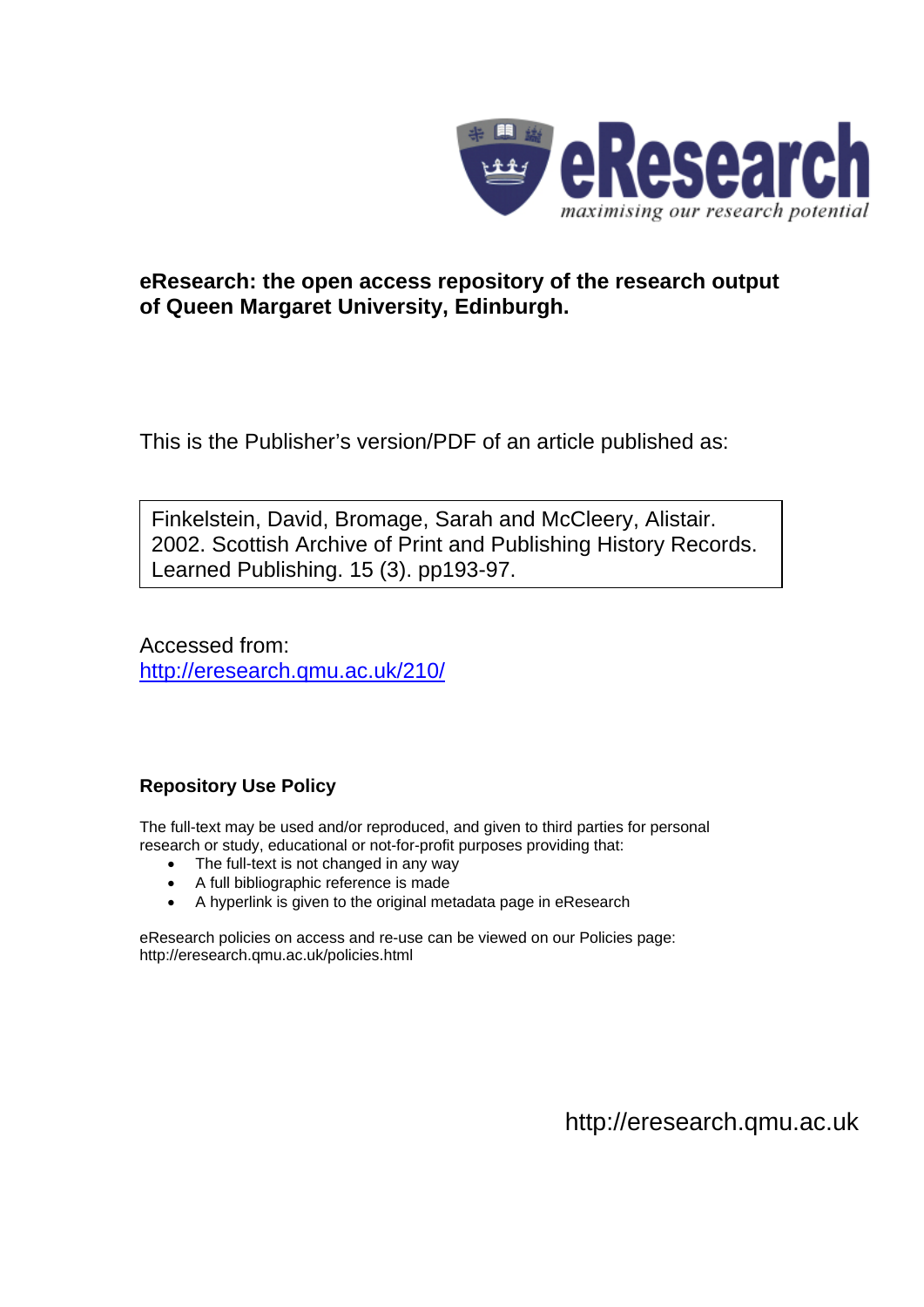*Learned Publishing* (2002)**15**, 193–197

#### **ntroduction**

Introduction<br>
The importance of the print and<br>
publishing industry to 20th-century<br>
Scottish economic, social and cultural<br>
development has been often acknowledged The importance of the print and publishing industry to 20th-century Scottish economic, social and cultural but little researched. Well into the 1960s, the Scottish print industry accounted for a labour force of between 5,000 and 7,000 people in Edinburgh alone, before national and international market forces, corporate take-overs and economic factors caused many businesses to cease trading or streamline their Scottish operations. While major holdings of print material and documents relating to the industry in earlier periods exist in various archives throughout Scotland, there are major gaps in knowledge of 20th-century activity. This period was one of great change in the printing and publishing industry. However, there are few written autobiographies, histories of firms, or oral histories of the men and women employed in it.

#### **Background to SAPPHIRE**

This fact was brought home to the co editors of the 20th-century volume of the *History of the Book in Scotland*, Dr David Finkelstein and Professor Alistair McCleery of Queen Margaret University College and Napier University respectively, when they began initial surveys of potential material and contributors available for the planned volume in late 1996. Papers, ledgers, and other archival material existed for some of the major Scottish publishing and printing firms, a few of which have been dug into and used by enterprising and determined individuals. However, there was much that was missing, and much lost information that dry ledgers and business letters did not and could not reveal. Hidden behind the skeletal paper trails of financial activities that do survive are untold and unrecorded stories of human activity upon which the reputations

# *Scottish Archive of Print and*

# *Publishing History*

# *Records*

#### **David Finkelstein, Sarah Bromage and Alistair McCleery** *SAPPHIRE, Edinburgh*

© David Finkelstein and Sarah Bromage 2002

*ABSTRACT: 'It's important that we remember the past is not just dry facts and statistics but also the detailed lives of real people. SAPPHIRE aims to give a voice to these lives.'*

*The Scottish Archive of Print and Publishing History Records (SAPPHIRE), an initiative with Napier University as lead and Queen Margaret University College as main collaborative partner, is an oral history project which aims to record the social, economic and cultural heritage of the Scottish printing and publishing industry in the 20th century.*

*Undertaken in partnership with a number of Scottish organizations, its results are providing a better understanding of an important and overlooked part of Scotland's heritage. Outcomes of the project include a permanent oral history archive stored at the Edward Clark Collection at Napier University, and exhibitions and publications on the history of the printing and publishing industry. The development and current activities of SAPPHIRE are described and reviewed.*

*'Of the Making of Books there is no end'*

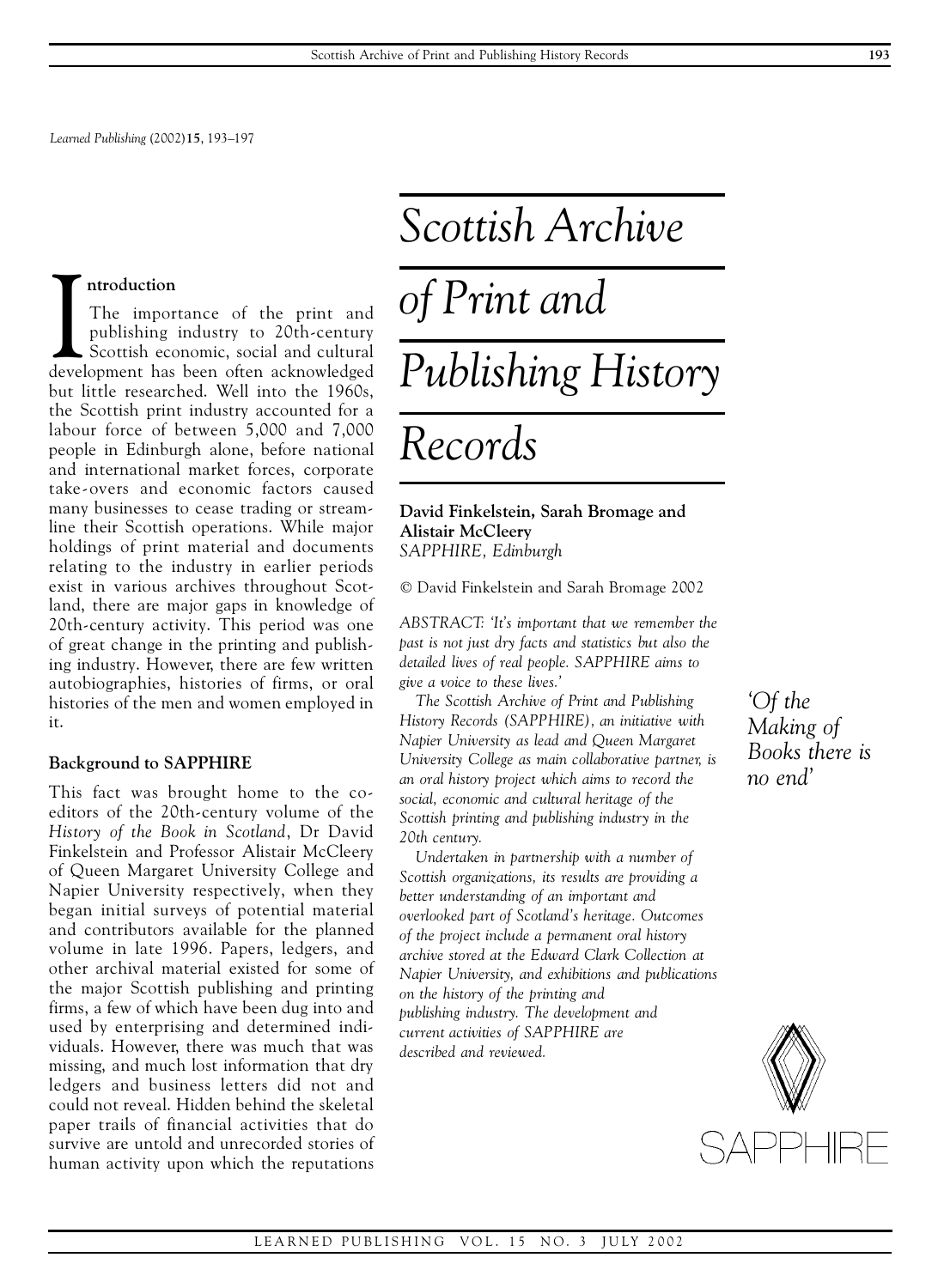and profits of such firms have been built. A major gap exists in our knowledge of the impact of the industry in the 20th century, a gap that grows larger as time passes. This gap is that of the social history of those who worked in the field, the living memories of Scots who witnessed and adapted to changes in print technology, industry, and labour conditions during the past century.

This is particularly true in an era that has seen an increasing dependence on unrecorded and ephemeral means of transacting business – telephone calls and electronically generated messages have sped up human activity but left few traces behind. Likewise, while there has been a corresponding demand for new work skills and practices as technology advances and changes patterns in the workplace, there have been few attempts made to record and document such changes as they take place. Equally, the industry has suffered from a distinct lack of profile in past Scottish economic and social history research. Established sound archives, for example, have few recordings of the wide range of activities one finds in surveying the business of producing and disseminating books: areas such as papermaking, printing, bookbinding, and bookselling.

With all this in mind, Dr David Finkelstein took up the challenge of establishing a project that would address this gap. Between Jan. and May 1997, a group of educational, professional, and non-commercial organizations with interests in preserving and pro moting Scotland's printing and publishing heritage was contacted to establish the framework of and advise on the remit for what has become SAPPHIRE, the Scottish Archive of Print and Publishing History Records.

#### **Structure of SAPPHIRE**

SAPPHIRE was initiated and developed in collaboration with a number of individuals and organizations with experience in the printing and publishing industry, oral history, and heritage preservation. That structure is reflected throughout many aspects of the project, from the creation of the archive to the final dissemination of collected material. The Advisory Panel, for example, is made up

of a body of individuals with experience in the printing and publishing industries (including Lorraine Fannin of the Scottish Publishers Association and William Bauermeister of the Edinburgh Booksellers Society), and in the areas of oral history and Scottish ethnology (including Dr Margaret Mackay of the School of Scottish Studies, The University of Edinburgh; Helen Clark, Keeper of Social History at The Museum, of Edinburgh; Iain Beavan, Special Collections and Archives, University of Aberdeen; Dr Callum Brown, Scottish Oral History Centre, University of Strathclyde; and Dr Heather Holmes, former Research fellow of SAPPHIRE). Their role is to advise and assist the project on such matters as project set-up, location of potential contacts, and general shape and scope of the work undertaken. The co-ordination of the Advisory Panel and the project itself is undertaken jointly by Co-directors Dr David Finkelstein, Media and Communication, Queen Margaret University College, and Professor Alistair McCleery, Scottish Centre for the Book, Napier University.

#### **Project development**

SAPPHIRE is a consortium with Napier University, Edinburgh as the lead institution and Queen Margaret University College, also in Edinburgh, as its collaborative partner. The project is based jointly at both institutions. SAPPHIRE is committed to recording and preserving the social, economic, and cultural history of the Scottish printing and publishing industry in the 20th century. It aims to create a permanent oral and social history archive and database on the industry within the Edward Clark Collection at Napier University. The bulk of the material in the archive is recordings of personal reminiscences of former and current employees within the print and publishing industry. The oral and contemporary material is enhanced by the collection of ephemera such as trade literature, photographs, and relevant memorabilia.

#### **SAPPHIRE work practice and collecting policy**

SAPPHIRE aims to create an archive using

*the industry has suffered from a distinct lack of profile in past Scottish economic and social history research*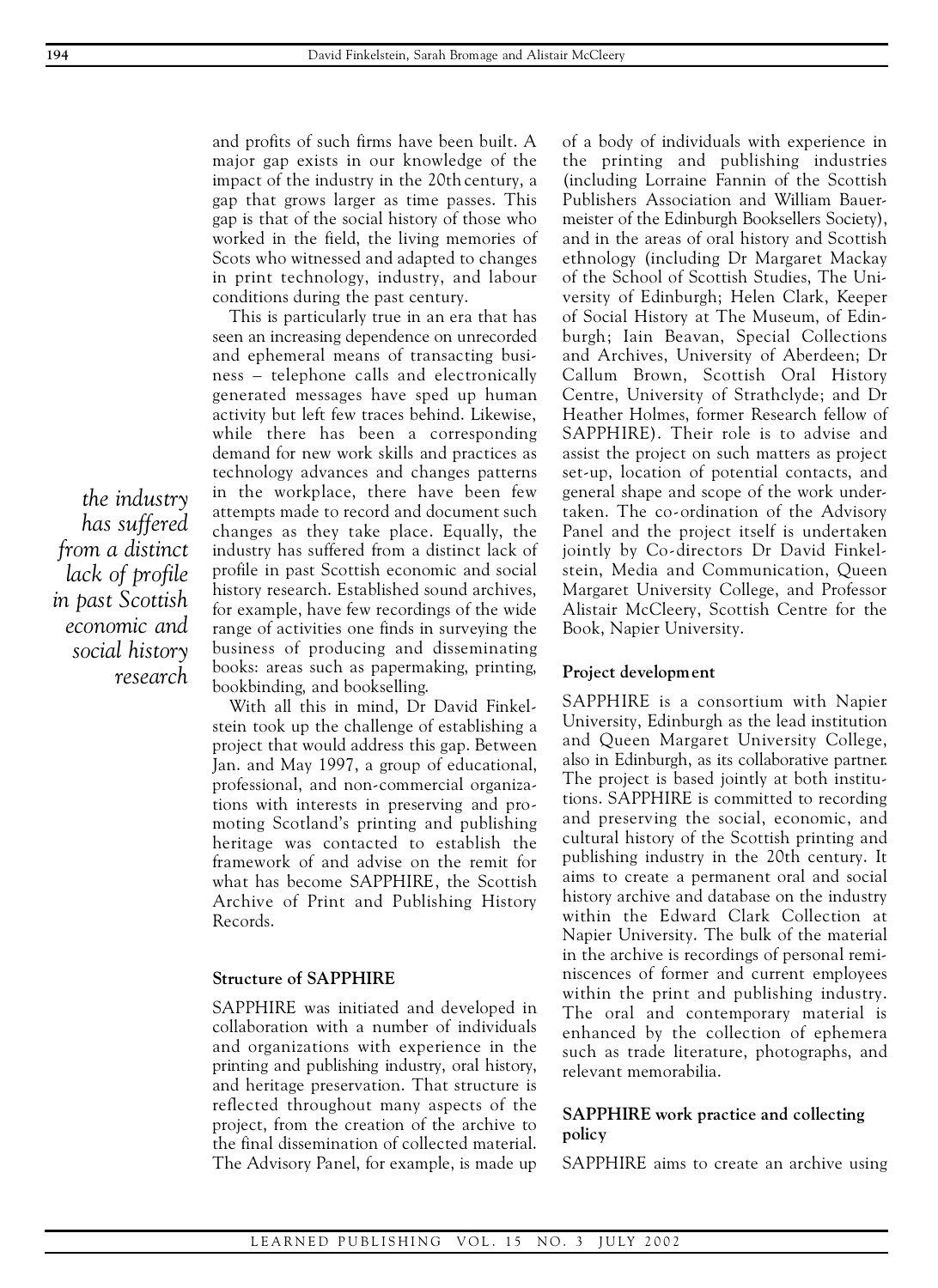best practice. Methods have been established to ensure the creation of archivally sound materials that would be easily accessible and at the same time allow for full protection of the material collected. Paperwork has been developed to achieve these ends, covering all aspects of the work, from creation of material, to processing and end use: these include fieldworker forms, release forms, record sheets for photographic material, processing forms, guidance sheets for transcription, and movement sheets. Sound recording material has been chosen that would fit the criteria laid down in the project. All recording work is undertaken on Mini Disc (MD). Editing facilities are available at both field level and within the project room on a MD desk. MD masters are copied and listening copies, together with transcription copies, are made available on analogue tape. Printed summaries and full transcriptions of oral recordings are also provided. Photographic material, created from fieldwork or as photographs contributed by informants, is to be made available as digitized images, at both highand low-resolution rates, and as both master and working copies. Videos are retained as masters and as edited copies.

#### **Former projects**

#### *Spreading the printed word: Thomas Nelson and Sons*

SAPPHIRE has recently completed a study of Thomas Nelson and Sons. The chief reason for creating a specific record of the working lives of the staff at Nelsons was the firm's pre-eminence in Scottish printing and publishing in the 20th century. Nelsons was the largest employer in the print and publishing industry in Edinburgh, itself the print capital of Scotland. Established at the West Bow in 1798, the firm came to be regarded as the 'foremost' firm in the Edinburgh print and publishing scene, until its closure in 1968. It also had an international reputation and standing, with offices located in London, Paris, New York, Toronto, Melbourne, and Johannesburg; in the 1950s an office was established in West Africa. Production focused on school texts,



THOMAS NELSON. (From a Sketch in possession of the Family.)

**Figure 1 Thomas Nelson.**

children's books, classics (reprints of classic fiction out of copyright), religious publications, biblical atlases, and general titles. The firm was unique in a number of ways: it undertook all stages of book production, and therefore encompassed all the major trades as well as some minor ones such as artistry and design. Before the outbreak of the Second World War it was at the forefront of developing new and leading edge machinery and establishing sophisticated production methods to increase work productivity. John Buchan wrote of Nelsons in his auto biography *Memory Hold-the-Door* (1940) that

We were a progressive concern, and in our standardised Edinburgh factories we began the publication of cheap books in many tongues. On the eve of the war we must have been one of the largest businesses of the kind in the world, issuing cheap editions of every kind of literature not only in English, but in French, German, Magyar and Spanish, and being about to start in Russian.

*Nelsons was the largest employer in the print and publishing industry in Edinburgh*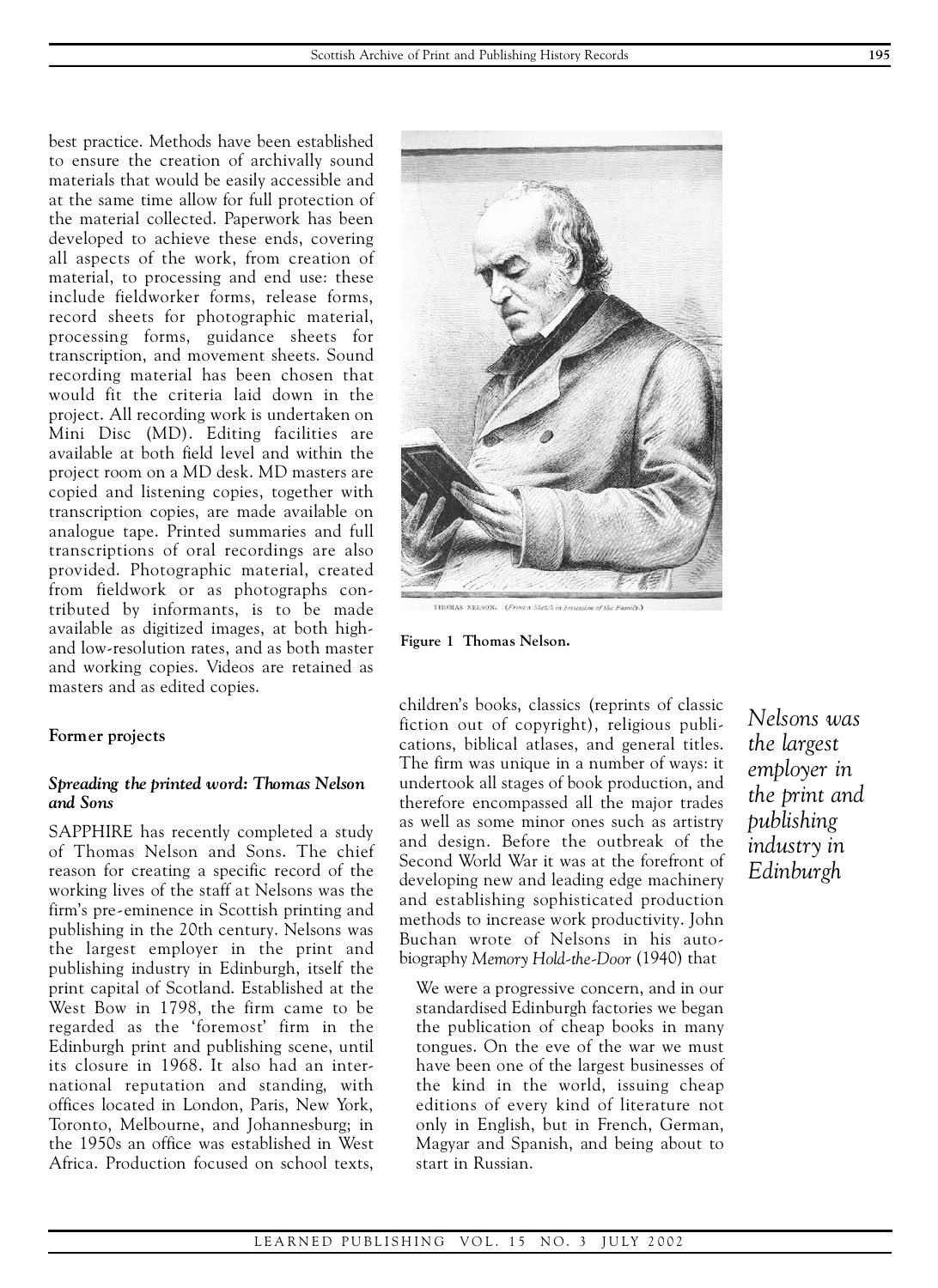Likewise Nelsons had a progressive outlook towards social welfare provisions, establishing a number of welfare schemes and social institutions for its workforce. Employment was very much a family tradition, with brothers and sisters, extended family, and members of different generations being employed in the firm, most of whom lived in the South Side of Edinburgh.

Collection work began with reunions of ex-employees, which brought together employees from separate areas of the firm: one meeting focused on clerical and office workers from departments such as Wages, Export, Educational, and Management; another drew together individuals from the production side, including bookbinding, composing, and reproduction. Recordings of reminiscences took place at all gatherings. In addition SAPPHIRE conducted over 40 recorded individual interviews, each of 2–3 hours duration, with former Nelson employees. These interviews helped to fill in the gaps of the existing skeletal history of the firm. To complement these interviews a range of photographic and ephemeral material was collected. These include a range of photographs illustrating the social activities of the firm, such as dances, sporting events, and annual outings. A range of ephemeral material has also been given to the project by Thomas Nelson and Sons Ltd at Walton-on-Thames, including a photo graphic album of the royal visit to the firm in 1948, the rifle club minute book, and newspaper cuttings. The information gathered was used as the basis of an exhibition, 'Spreading the Printed Word: Thomas Nelson and Sons' which was hosted at the Museum of Edinburgh between Aug. 2001 and Jan. 2002 and is currently travelling around various venues throughout Britain. The exhibition launch coincided with the publication by the SAPPHIRE team of *Thomas Nelson and Sons: Memories of an Edinburgh Printing House*, published by Tuckwell Press as part of their Flashbacks Series.

#### **Current projects**

#### *Bringing the Page to Life*

SAPPHIRE has recently received funding



**Figure 2 Papermaking in the Edinburgh area.**

(from the Heritage Lottery Fund, the Pilgrim Trust, Gordon Fraser Charitable Trust, the Russell Trust, and John Lewis plc) to support its new project 'Bringing the Page to Life: Papermaking on the Water of Leith'. 'Bringing the Page to Life' will be the first sustained and focused attempt to record the oral and social history of the Scottish papermaking industry, which was a major employer in a number of districts in Scotland. It will focus on the Water of Leith, which with a number of mills was an important centre for papermaking in the Edinburgh area. A feasibility study has already brought forward 21 prospective interviewees who worked in various mills on the Water of Leith. It is hoped that these interviews with the men and women who worked in this industry will provide valuable insights into the relationship between the papermaking industry and the communities on which they were based. The research will culminate in an exhibition on the history of the papermaking industry at the Water of Leith Visitor Centre in early 2004, and the publication of a book on the history of papermaking to coincide with this exhibition.

*Employment was very much a family tradition*